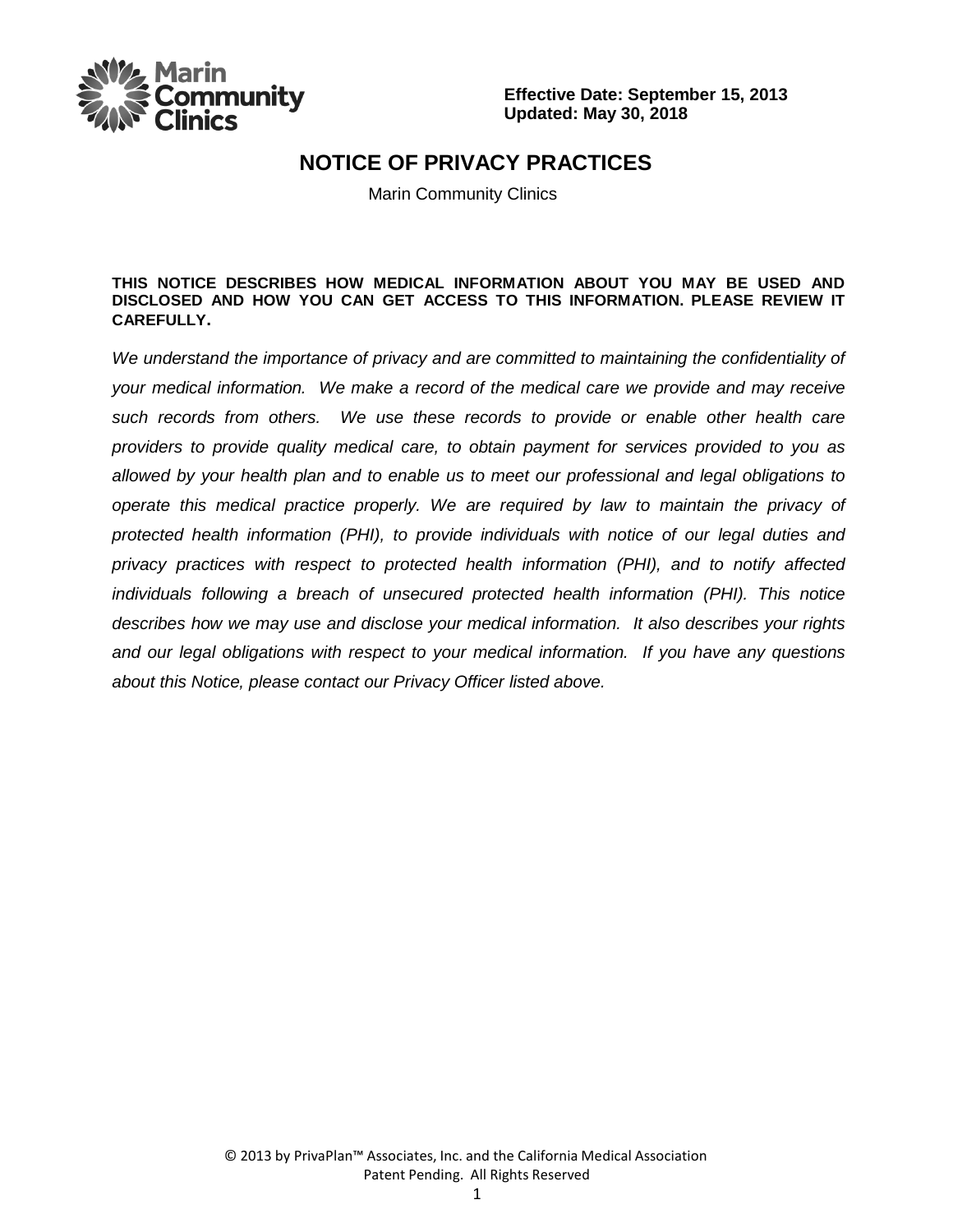nmunity

**Effective Date: September 15, 2013 Updated: May 30, 2018**

## **NOTICE OF PRIVACY PRACTICES**

### **TABLE OF CONTENTS**

| В. |    |                                                     |
|----|----|-----------------------------------------------------|
| C. |    |                                                     |
|    | 1. | <b>Right to Request Special Privacy Protections</b> |
|    | 2. | <b>Right to Request Confidential Communications</b> |
|    | 3. | Right to Inspect and Copy                           |
|    | 4. | Right to Amend or Supplement                        |
|    | 5. | Right to an Accounting of Disclosures               |
|    | 6. | Right to a Paper or Electronic Copy of this Notice  |
| D. |    |                                                     |
| Е. |    |                                                     |

### **A. How This Medical Practice May Use or Disclose Your Health Information**

The medical record is the property of this medical practice, but the information in the medical record belongs to you. The law permits us to use or disclose your health information for the following purposes:

- 1. Treatment. We use medical information about you to provide your medical care. We disclose medical information to our employees and others who are involved in providing the care you need. For example, we may share your medical information with other physicians or other health care providers who will provide services that we do not provide or we may share this information with a pharmacist who needs it to dispense a prescription to you, or a laboratory that performs a test. We may also disclose medical information to members of your family or others who can help you when you are sick or injured, or following your death.
- 2. Payment. We use and disclose medical information about you to obtain payment for the services we provide. For example, we give your health plan the information it requires for payment. We may also disclose information to other health care providers to assist them in obtaining payment for services they have provided to you.
- 3. Health Care Operations. We may use and disclose medical information about you to operate this medical practice. For example, we may use and disclose this information to review and improve the quality of care we provide, or the competence and qualifications of our professional staff. Or we may use and disclose this information to get your health plan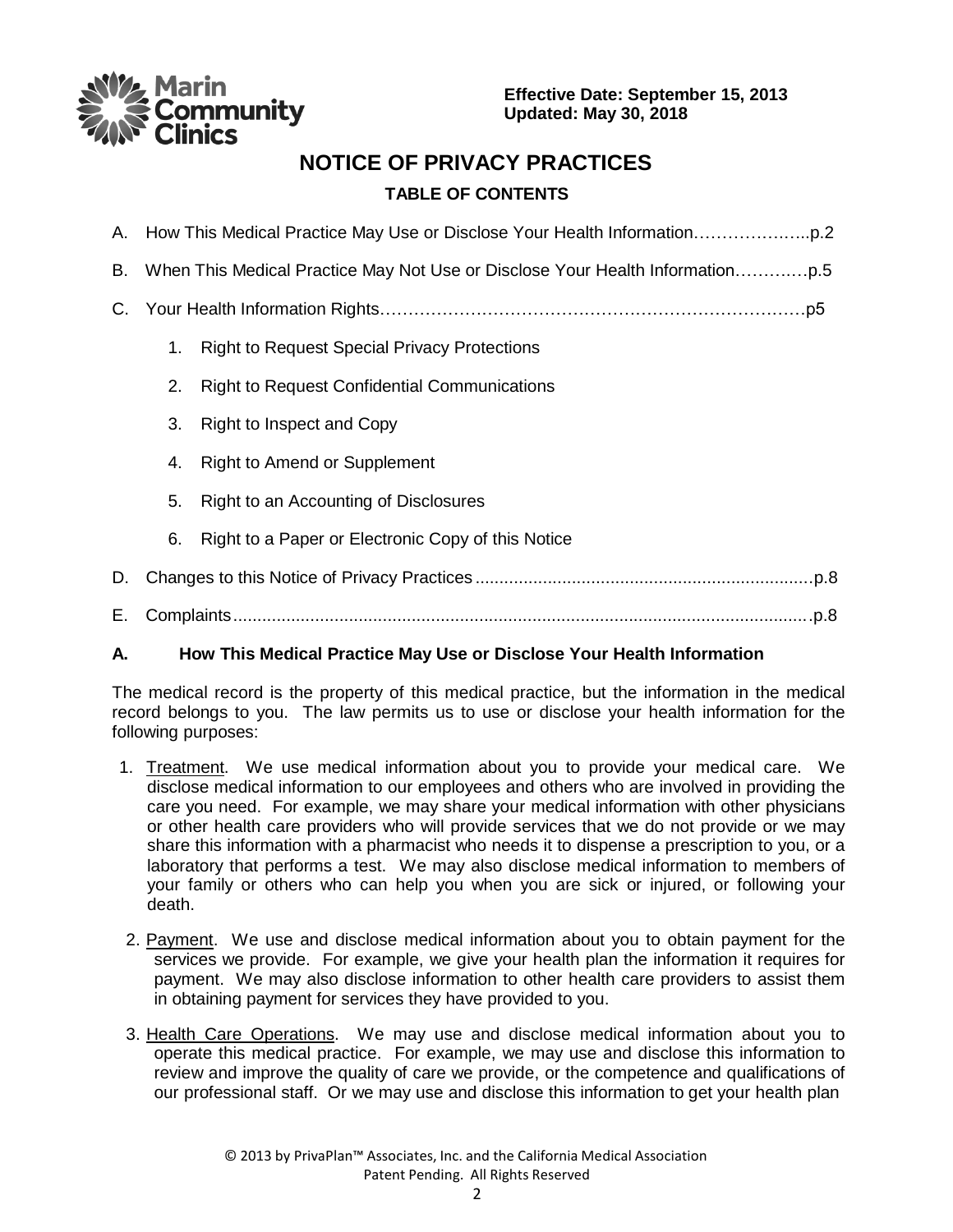

### **NOTICE OF PRIVACY PRACTICES**

necessary for medical reviews, legal services and audits, including fraud and abuse detection and compliance programs and business planning and management. We may also share your medical information with our "business associates," such as our billing service, that perform administrative services for us. We have a written contract with each of these business associates that contains terms requiring them and their subcontractors to protect the confidentiality and security of your medical information. Although federal law does not protect health information which is disclosed to someone other than another healthcare provider, health plan, healthcare clearinghouse or one of their business associates, California law prohibits all recipients of healthcare information from further disclosing it except as specifically required or permitted by law. We may also share your information with other health care providers, health care clearinghouses or health plans that have a relationship with you, when they request this information to help them with their quality assessment and improvement activities, their patient-safety activities, their population-based efforts to improve health or reduce health care costs, protocol development, case management or care coordination activities, their review of competence, qualifications and performance of health care professionals, their training programs, their accreditation, certification or licensing activities, their activities related to contracts of health insurance or health benefits, or their health care fraud and abuse detection and compliance efforts. We may also share medical information about you with the other health care providers, health care clearinghouses and health plans that participate with us in "organized health care arrangements" (OHCAs) for any of the OHCAs' health care operations. OHCAs include hospitals, physician organizations, health plans, and other entities which collectively provide health care services. A listing of the OHCAs we participate in is available from the Privacy and Security Official.

- Health Information Exchange: Marin Community Clinics (MCC) participates in a Health Information Exchange (HIE) whereby we may disclose your health information for purposes of coordinating your care between healthcare providers, and other purposes allowed under the law. The exchange of health information about you can be done electronically through the HIE and can provide faster access, better coordination of care, and assist healthcare providers and public health officials in making informed decisions. MCC will require you to opt-out if you do not want your information to be shared through the HIE. If at any time you want to opt-out of the HIE, you may do so in person where you receive MCC health services, or email [compliance@marinclinic.org](mailto:compliance@marinclinic.org) with the text "I would like to opt-out of HIE." In general, written authorization (by client or authorized representative) is required for the disclosure of HIV/AIDS test results. The following exceptions apply: Disclosures, including disclosures through the HIE, made to your health care provider for purposes of diagnosis, treatment, or care; State reporting requirements for Public Health purposes; payment: to bill for the cost of your healthcare (for example, to bill Medi-Cal or Medicare); Health Care Operations: we may use or disclose your medical information to support our business operations (for example, to evaluate the performance of our staff, or to review the quality of treatment or services provided to you); other disclosures that may be required under the law.
- 4. Optional: Appointment Reminders. We may use and disclose medical information to contact and remind you about appointments. If you are not home, we may leave this information on your answering machine or in a message left with the person answering the phone.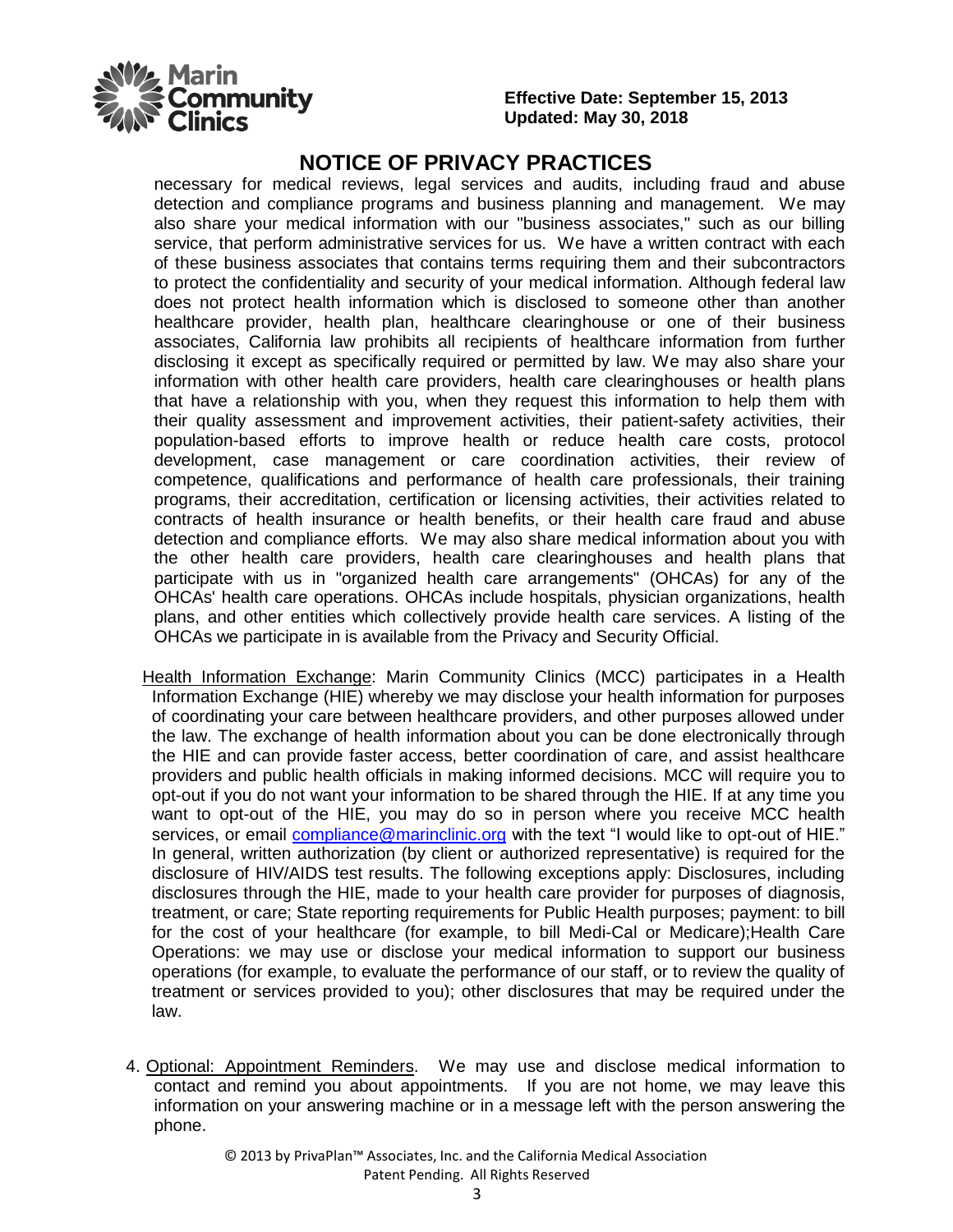

# **NOTICE OF PRIVACY PRACTICES**

- 5. Sign-in Sheet. We may use and disclose medical information about you by having you sign in when you arrive at our office. We may also call out your name when we are ready to see you.
- 6. Notification and Communication with Family. We may disclose your health information to notify or assist in notifying a family member, your personal representative or another person responsible for your care about your location, your general condition or, unless you had instructed us otherwise, in the event of your death. In the event of a disaster, we may disclose information to a relief organization so that they may coordinate these notification efforts. We may also disclose information to someone who is involved with your care or helps pay for your care. If you are able and available to agree or object, we will give you the opportunity to object prior to making these disclosures, although we may disclose this information in a disaster even over your objection if we believe it is necessary to respond to the emergency circumstances. If you are unable or unavailable to agree or object, our health professionals will use their best judgment in communication with your family and others.
- 7. Marketing. Provided we do not receive any payment for making these communications, we may contact you to encourage you to purchase or use products or services related to your treatment, case management or care coordination, or to direct or recommend other treatments, therapies, health care providers or settings of care that may be of interest to you. We may similarly describe products or services provided by this practice and tell you which health plans we participate in. We may receive financial compensation to talk with you face-to-face, to provide you with small promotional gifts, or to cover our cost of reminding you to take and refill your medication or otherwise communicate about a drug or biologic that is currently prescribed for you, but only if you either: (1) have a chronic and seriously debilitating or life-threatening condition and the communication is made to educate or advise you about treatment options and otherwise maintain adherence to a prescribed course of treatment, or (2) you are a current health plan enrollee and the communication is limited to the availability of more cost-effective pharmaceuticals. If we make these communications while you have a chronic and seriously debilitating or lifethreatening condition, we will provide notice of the following in at least 14-point type: (1) the fact and source of the remuneration; and (2) your right to opt-out of future remunerated communications by calling the communicator's toll-free number. We will not otherwise use or disclose your medical information for marketing purposes or accept any payment for other marketing communications without your prior written authorization. The authorization will disclose whether we receive any financial compensation for any marketing activity you authorize, and we will stop any future marketing activity to the extent you revoke that authorization.
- 8. Sale of Health Information. We will not sell your health information without your prior written authorization. The authorization will disclose that we will receive compensation for your health information if you authorize us to sell it, and we will stop any future sales of your information to the extent that you revoke that authorization.
- 9. Required by Law. As required by law, we will use and disclose your health information, but we will limit our use or disclosure to the relevant requirements of the law. When the law requires us to report abuse, neglect or domestic violence, or respond to judicial or administrative proceedings, or to law enforcement officials, we will further comply with the requirement set forth below concerning those activities.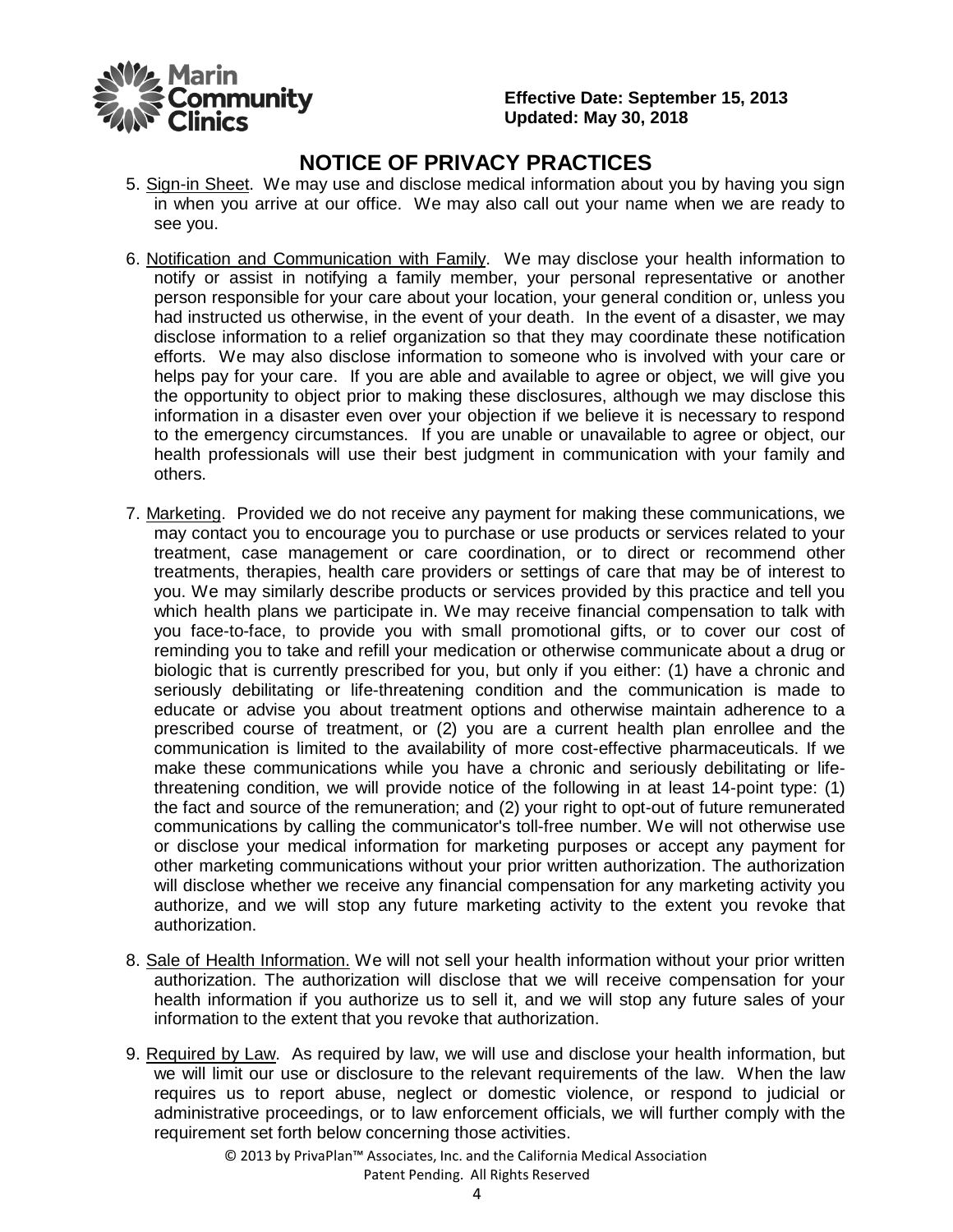

## **NOTICE OF PRIVACY PRACTICES**

- 10. Public Health. We may, and are sometimes required by law, to disclose your health information to public health authorities for purposes related to: preventing or controlling disease, injury or disability; reporting child, elder or dependent adult abuse or neglect; reporting domestic violence; reporting to the Food and Drug Administration problems with products and reactions to medications; and reporting disease or infection exposure. When we report suspected elder or dependent adult abuse or domestic violence, we will inform you or your personal representative promptly unless in our best professional judgment, we believe the notification would place you at risk of serious harm or would require informing a personal representative we believe is responsible for the abuse or harm.
- 11. Health Oversight Activities. We may, and are sometimes required by law, to disclose your health information to health oversight agencies during the course of audits, investigations, inspections, licensure and other proceedings, subject to the limitations imposed by federal and California law.
- 12. Judicial and Administrative Proceedings. We may, and are sometimes required by law, to disclose your health information in the course of any administrative or judicial proceeding to the extent expressly authorized by a court or administrative order. We may also disclose information about you in response to a subpoena, discovery request or other lawful process if reasonable efforts have been made to notify you of the request and you have not objected, or if your objections have been resolved by a court or administrative order.
- 13. Law Enforcement. We may, and are sometimes required by law, to disclose your health information to a law enforcement official for purposes such as identifying of locating a suspect, fugitive, material witness or missing person, complying with a court order, warrant, grand jury subpoena and other law enforcement purposes.
- 14. Coroners. We may, and are often required by law, to disclose your health information to coroners in connection with their investigations of deaths.
- 15. Organ or Tissue Donation. We may disclose your health information to organizations involved in procuring, banking or transplanting organs and tissues.
- 16. Public Safety. We may, and are sometimes required by law, to disclose your health information to appropriate persons in order to prevent or lessen a serious and imminent threat to the health or safety of a particular person or the general public.
- 17. Proof of Immunization. We will disclose proof of immunization to a school where the law requires the school to have such information prior to admitting a student if you have agreed to the disclosure on behalf of yourself or your dependent.
- 18. Specialized Government Functions. We may disclose your health information for military or national security purposes or to correctional institutions or law enforcement officers that have you in their lawful custody.
- 19. Worker's Compensation. We may disclose your health information as necessary to comply with worker's compensation laws. For example, to the extent your care is covered by workers' compensation, we will make periodic reports to your employer about your condition. We are also required by law to report cases of occupational injury or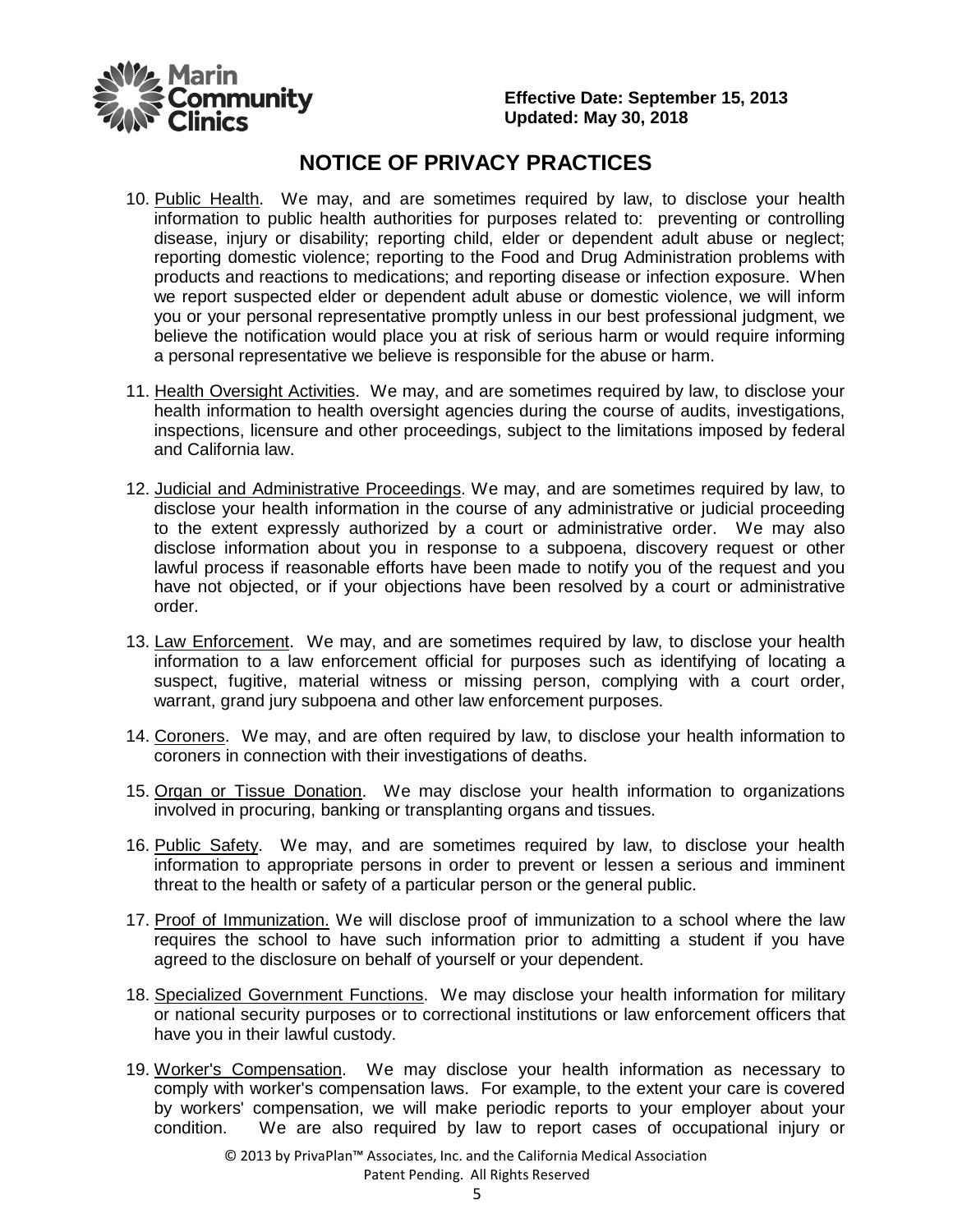

# **NOTICE OF PRIVACY PRACTICES**

occupational illness to the employer or workers' compensation insurer.

- 20. Change of Ownership. In the event that this medical practice is sold or merged with another organization, your health information/record will become the property of the new owner, although you will maintain the right to request that copies of your health information be transferred to another physician or medical group.
- 21. Breach Notification. In the case of a breach of unsecured protected health information, we will notify you as required. If you have provided us with a current e-mail address, we may use e-mail to communicate information related to the breach. In some circumstances, our business associate may provide the notification. We may also provide notification by other methods as appropriate.
- 22. Psychotherapy Notes. We will not use or disclose your psychotherapy notes without your prior written authorization except for the following: (1) your treatment, (2) for training our staff, students and other trainees, (3) to defend ourselves if you sue us or bring some other legal proceeding, (4) if the law requires us to disclose the information to you or the Secretary of HHS or for some other reason, (5) in response to health oversight activities concerning your psychotherapist, (6) to avert a serious threat to health or safety, or (7) to the coroner or medical examiner after you die. To the extent you revoke an authorization to use or disclose your psychotherapy notes, we will stop using or disclosing these notes.
- 23. Research. We may disclose your health information to researchers conducting research with respect to which your written authorization is not required as approved by an Institutional Review Board or privacy board, in compliance with governing law.
- 24. Fundraising. We may use or disclose your demographic information, the dates that you received treatment, the department of service, your treating physician, outcome information and health insurance status in order to contact you for our fundraising activities. If you do not want to receive these materials, notify the Privacy Officer listed at the top of this Notice of Privacy Practices and we will stop any further fundraising communications. Similarly, you should notify the Privacy Officer if you decide you want to start receiving these solicitations again.

#### **B. When This Medical Practice May Not Use or Disclose Your Health Information**

Except as described in this Notice of Privacy Practices, this medical practice will, consistent with its legal obligations, not use or disclose health information which identifies you without your written authorization. If you do authorize this medical practice to use or disclose your health information for another purpose, you may revoke your authorization in writing at any time.

#### **C. Your Health Information Rights**

1. Right to Request Special Privacy Protections. You have the right to request restrictions on certain uses and disclosures of your health information by a written request specifying what information you want to limit, and what limitations on our use or disclosure of that information you wish to have imposed. If you tell us not to disclose information to your commercial health plan concerning health care items or services for which you paid for in full out-of-pocket, we will abide by your request, unless we must disclose the information for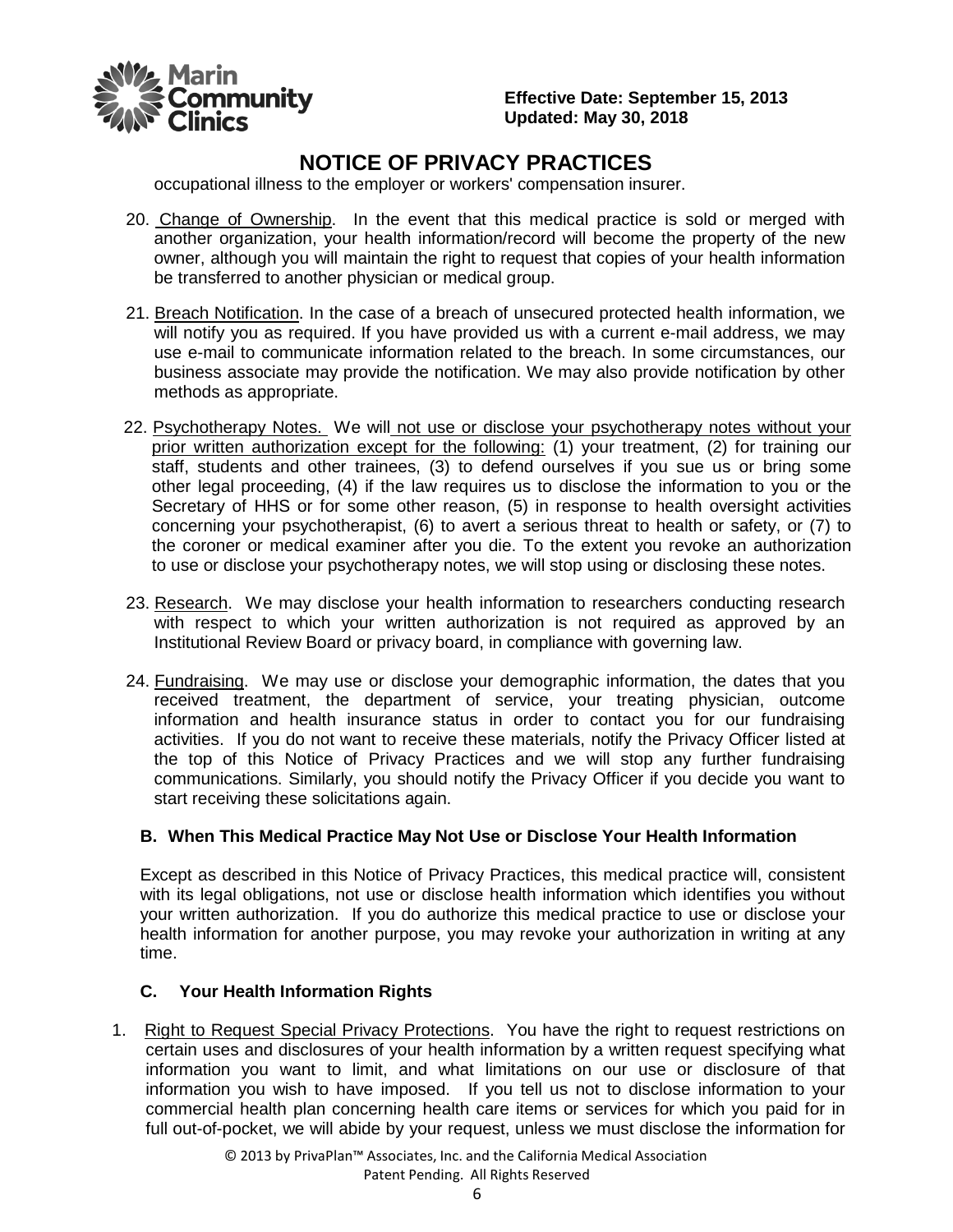

## **NOTICE OF PRIVACY PRACTICES**

treatment or legal reasons. We reserve the right to accept or reject any other request, and will notify you of our decision.

- 2. Right to Request Confidential Communications. You have the right to request that you receive your health information in a specific way or at a specific location. For example, you may ask that we send information to a particular email account or to your work address. We will comply with all reasonable requests submitted in writing which specify how or where you wish to receive these communications.
- 3. Right to Inspect and Copy. You have the right to inspect and copy your health information, with limited exceptions. To access your medical information, you must submit a written to authorize services or referrals. We may also use and disclose this information as request detailing what information you want access to, whether you want to inspect it or get a copy of it, and if you want a copy, your preferred form and format. We will provide copies in your requested form and format if it is readily producible, or we will provide you with an alternative format you find acceptable, or if we can't agree and we maintain the record in an electronic format, your choice of a readable electronic or hardcopy format. We will also send a copy to any other person you designate in writing. We will charge a reasonable fee which covers our costs for labor, supplies, postage, and if requested and agreed to in advance, the cost of preparing an explanation or summary, as allowed by federal and California law. We may deny your request under limited circumstances. If we deny your request to access your child's records or the records of an incapacitated adult you are representing because we believe allowing access would be reasonably likely to cause substantial harm to the patient, you will have a right to appeal our decision. If we deny your request to access your psychotherapy notes, you will have the right to have them transferred to another mental health professional.
- 4. Right to Amend or Supplement. You have a right to request that we amend your health information that you believe is incorrect or incomplete. You must make a request to amend in writing, and include the reasons you believe the information is inaccurate or incomplete. We are not required to change your health information, and will provide you with information about this medical practice's denial and how you can disagree with the denial. We may deny your request if we do not have the information, if we did not create the information (unless the person or entity that created the information is no longer available to make the amendment), if you would not be permitted to inspect or copy the information at issue, or if the information is accurate and complete as is. If we deny your request, you may submit a written statement of your disagreement with that decision, and we may, in turn, prepare a written rebuttal. You also have the right to request that we add to your record a statement of up to 250 words concerning anything in the record you believe to be incomplete or incorrect. All information related to any request to amend or supplement will be maintained and disclosed in conjunction with any subsequent disclosure of the disputed information.
- 5. Right to an Accounting of Disclosures. You have a right to receive an accounting of disclosures of your health information made by this medical practice, except that this medical practice does not have to account for the disclosures provided to you or pursuant to your written authorization, or as described in paragraphs 1 (treatment), 2 (payment), 3 (health care operations), 6 (notification and communication with family) and 18 (specialized government functions) of Section A of this Notice of Privacy Practices or disclosures for purposes of research or public health which exclude direct patient identifiers, or which are